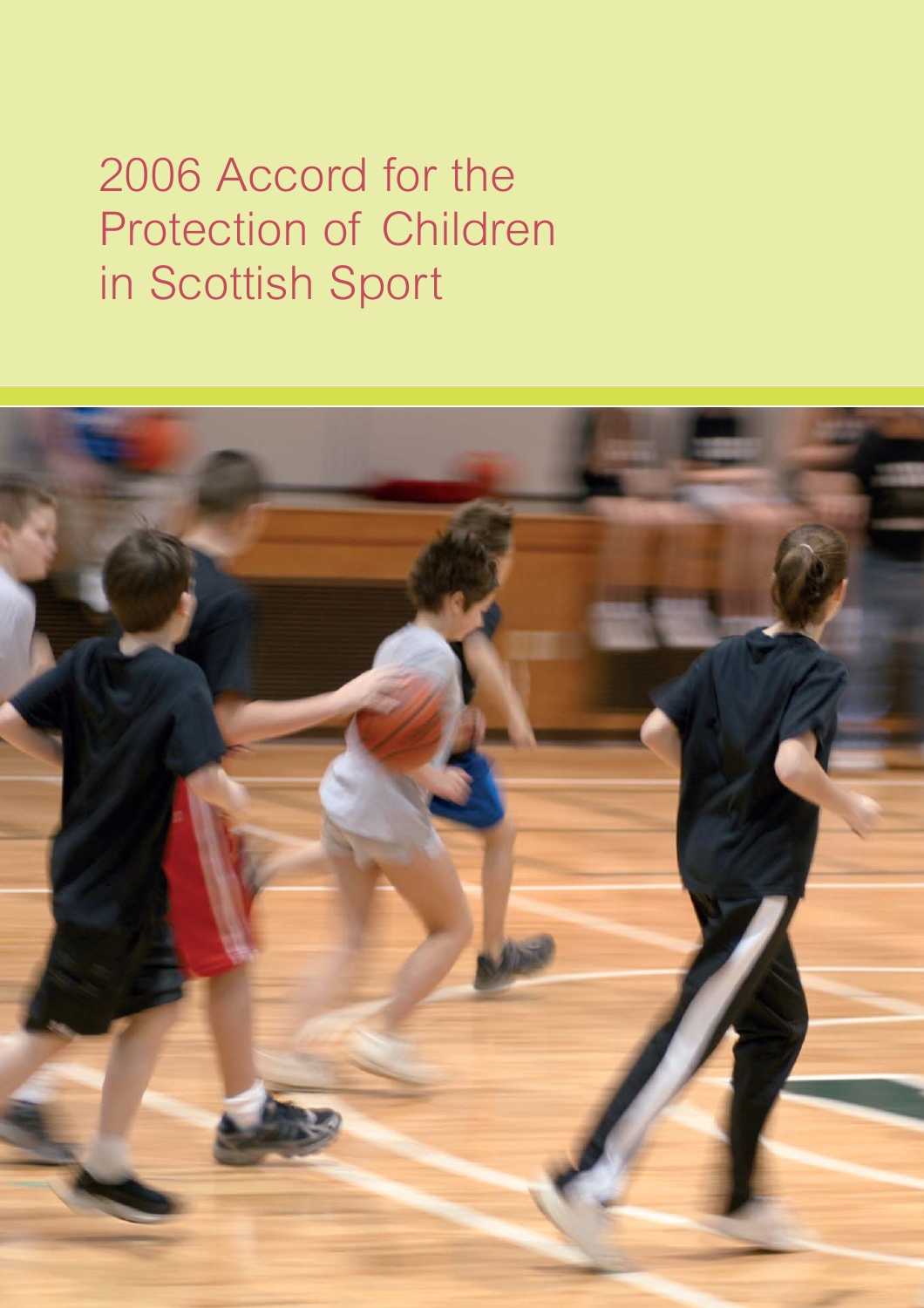# FOREWORD

The United Nations Convention on the Rights of the Child (1989) states that all children have the right to enjoy leisure, rest and play and to be safe from harm, abuse and exploitation when doing so.

Since the launch of *Children and Young People - Safe and Secure in Sport (National Action Plan, 2002)* many sports organisations have taken action to fulfil their responsibility to keep children safe in and through sport. Whilst much has been achieved, changes in legislation and national guidance, and the outcomes of the Scottish Executive's Child Protection Reform Programme have introduced new challenges for all organisations which provide services to children and their families, including sport.

This 2006 Accord for the Protection of Children in Scottish Sport presents a support framework to help organisations work towards recommended good practice in protecting children and to fulfil responsibilities introduced as part of the Reform Programme.

With the 2012 Olympics in London and Glasgow's bid for the Commonwealth Games in 2014, now is the time to reaffirm our intent to protect Scotland's children and to provide them with opportunities to experience the best that sport can offer - in a safe and fun environment.

I hope you will join the members of the Child Protection in Sport Steering Group in taking action through the 2006 Accord to achieve this goal.

Alastair Wilson Chairman Child Protection in Sport Steering Group October 2006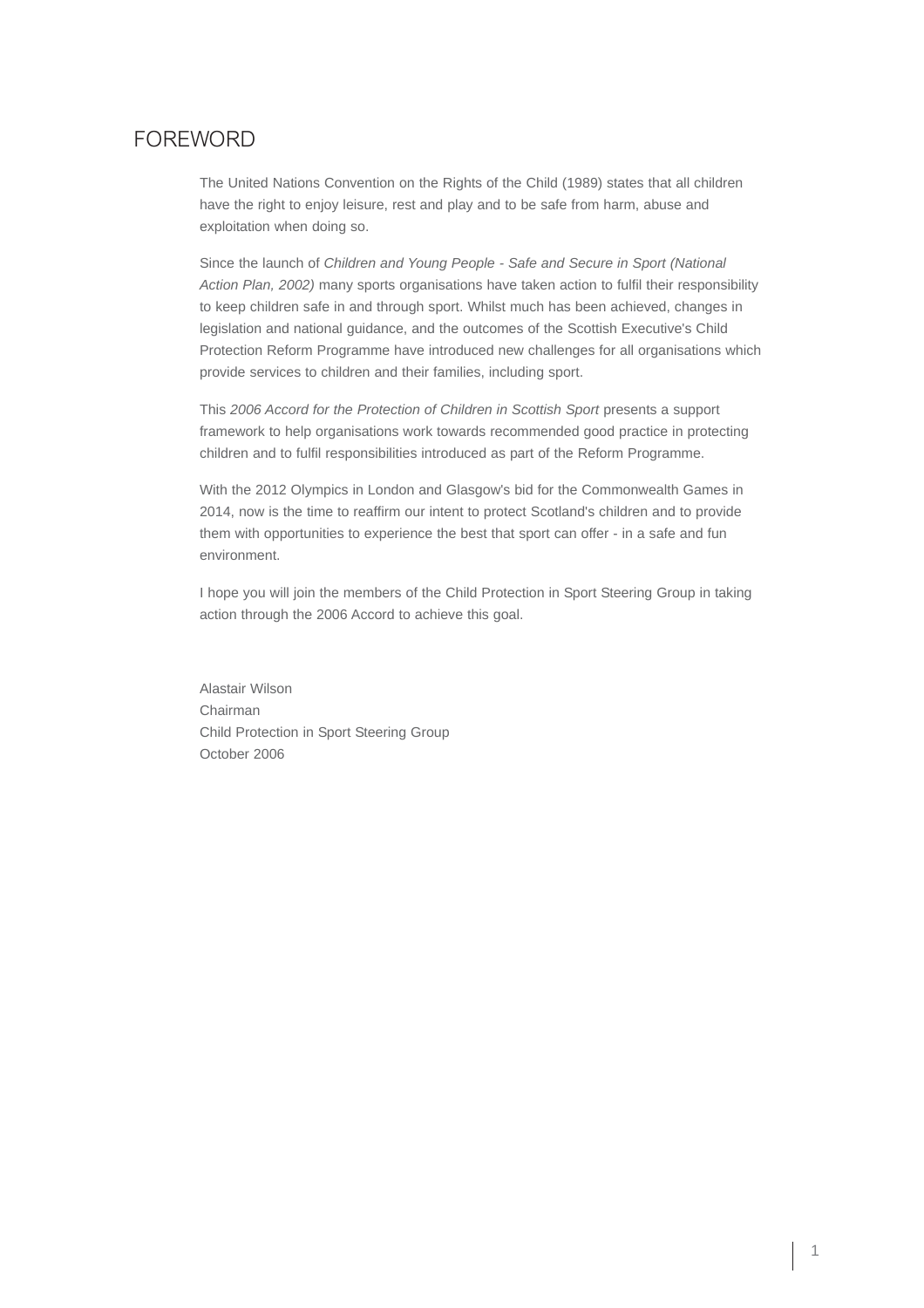### **Child Protection in Sport Steering Group**

Scottish Sports Association **sport**scotland Lead Officer's Forum Central Registered Body in Scotland CHILDREN 1ST Scottish Disability Sport Association of Chief Police Officers in Scotland Scottish Association of Local Sports Councils Convention of Scottish Local Authorities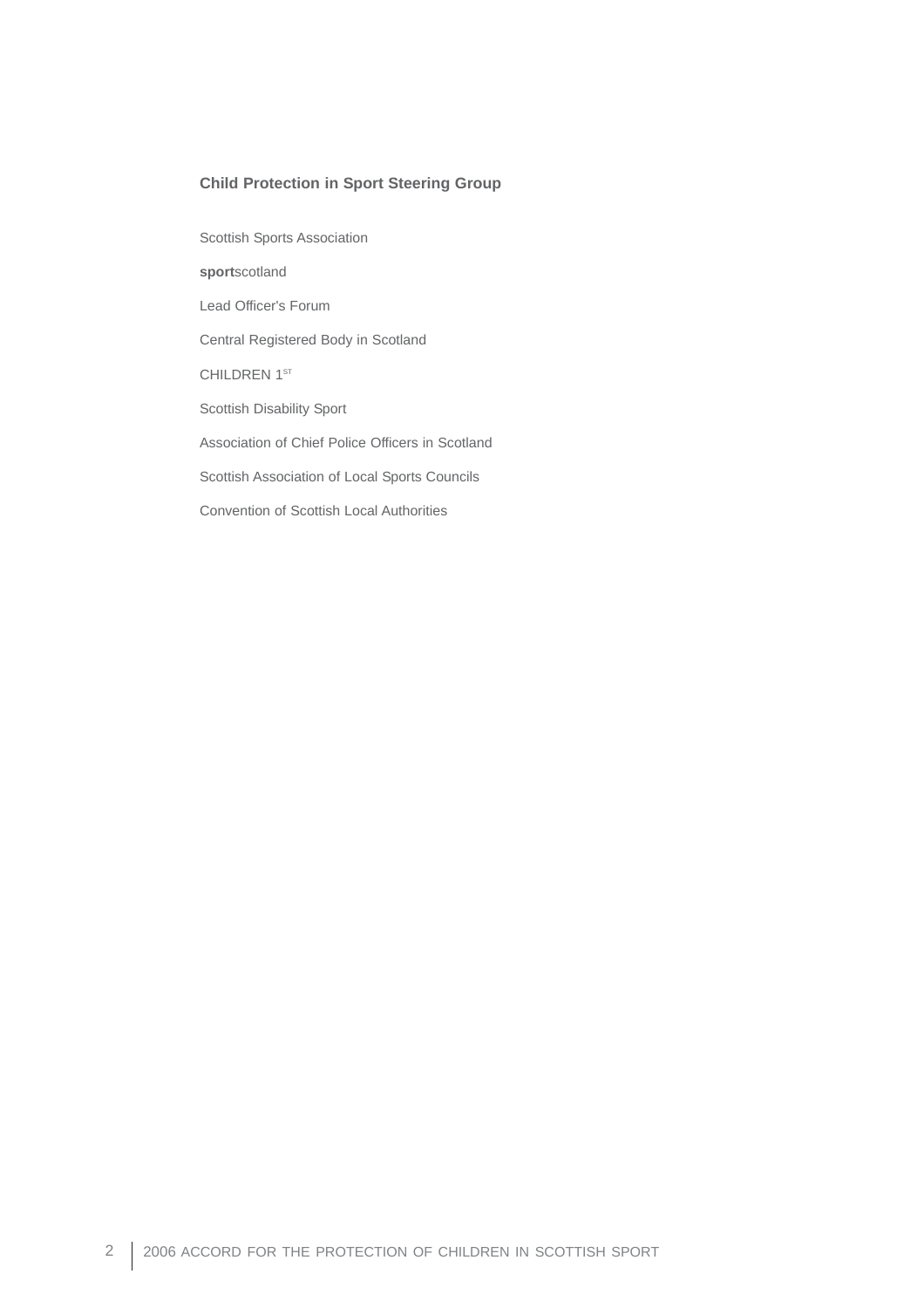# **Contents**

| Introduction                                                                                                                        | 5  |
|-------------------------------------------------------------------------------------------------------------------------------------|----|
| 2006 Accord for the Protection of Children in Scottish Sport                                                                        | 9  |
| Suggested tasks to help achieve key outcomes of the 2006 Accord<br>(compiled by CHILDREN 1 <sup>st</sup> and <b>sport</b> scotland) | 12 |
| Further information and support                                                                                                     | 17 |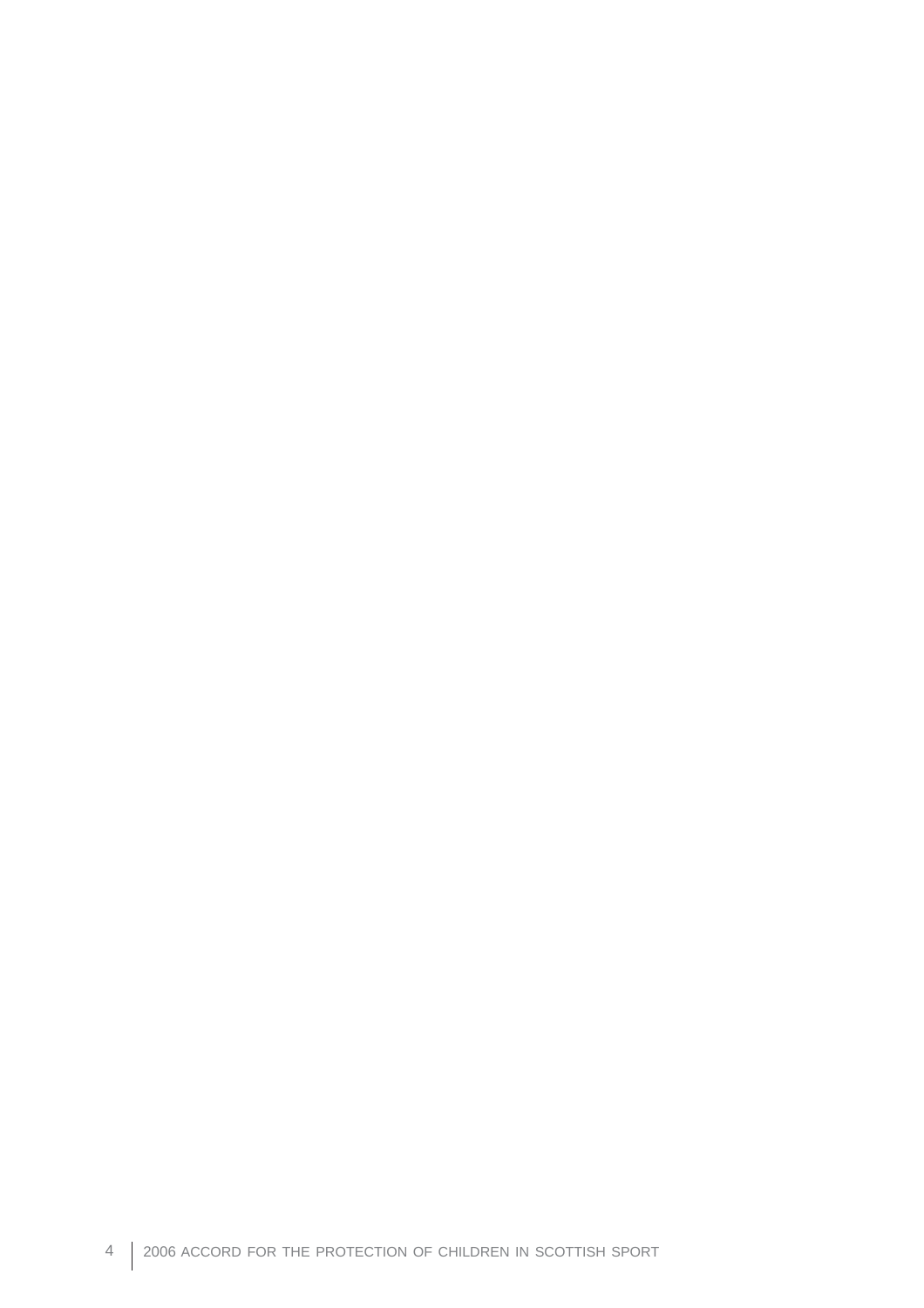#### **Introduction**

In Scotland we are working towards a vision of children growing up healthy, active, safe, happy, included, listened to and fulfilling their potential in life. The benefits to children of participation in sport are consistent with this vision.

Children<sup>1</sup> tell us that feeling supported, respected by others, encouraged to develop at their own pace and being included in making decisions which affect them are important when they are involved in sport, regardless of the level of ability or environment. They tell us that these things help to make sport a good experience<sup>2</sup>. Children who have positive early experiences of sport are more likely to continue some degree of lifelong participation, which promotes ongoing physical and emotional well-being in adulthood<sup>3</sup>. Sport therefore has a lot to offer children provided it takes place in an environment which is safe, promotes enjoyment and respects the physical and emotional health and well-being of each individual athlete.

Providing children with a safe and enjoyable experience of sport means addressing a number of practical issues, such as ensuring that equipment is in good working order, and that coaches and sports leaders have appropriate knowledge and are able to communicate effectively with children. The 2006 Accord is intended to contribute to an overall safe and enjoyable experience of sport by addressing our specific moral and legal responsibilities to protect children from abuse, harm and exploitation when they participate in sporting activities.

#### **Background**

*Protecting children is everyone's responsibility.* A National Action Plan<sup>4</sup> was launched in 2002 which set out actions for both members and partners of the Child Protection in Sport Steering Group to help them and other sports organisations fulfil this responsibility. Much has been achieved since 2002, and there are many good examples of how sports organisations and those whose main business is the care, welfare and protection of children, for example, Child Protection Committees, are working, often together, to keep children safe. The development of the Child Protection in Sport Service in 2002 (a partnership between CHILDREN 1<sup>st</sup> and **sport**scotland) has helped to ensure that organisations are supported to understand the relevant issues and to take appropriate action.

However, much work remains to be done. The Scottish Executive's Child Protection Reform Programme introduced new challenges and now determines how all sectors: public, private and voluntary will fulfil the responsibilities outlined in *Protecting Children and Young People: Framework for Standards, the Children's Charter<sup>6</sup> and other legislation.* 

<sup>1</sup>For the purposes of the 2006 Accord a child or young person is defined as someone under the age of 18 years.

<sup>&</sup>lt;sup>2</sup> Views obtained from children involved in the development of Stay Safe and Have Fun in Sport Info for Young People resource available from the Child Protection in Sport Service.

<sup>3</sup> Lifelong Participation, Physical Education and the Work of Ken Roberts, K Green Sport, Education and Society, Vol 7, No. 2, p167 (2002) and Let's Make Scotland More Active, Scottish Executive (2003)

<sup>4</sup> Children and Young People - Safe and Secure in Sport (National Action Plan 2002-05),

<sup>5</sup> Scottish Executive (2003)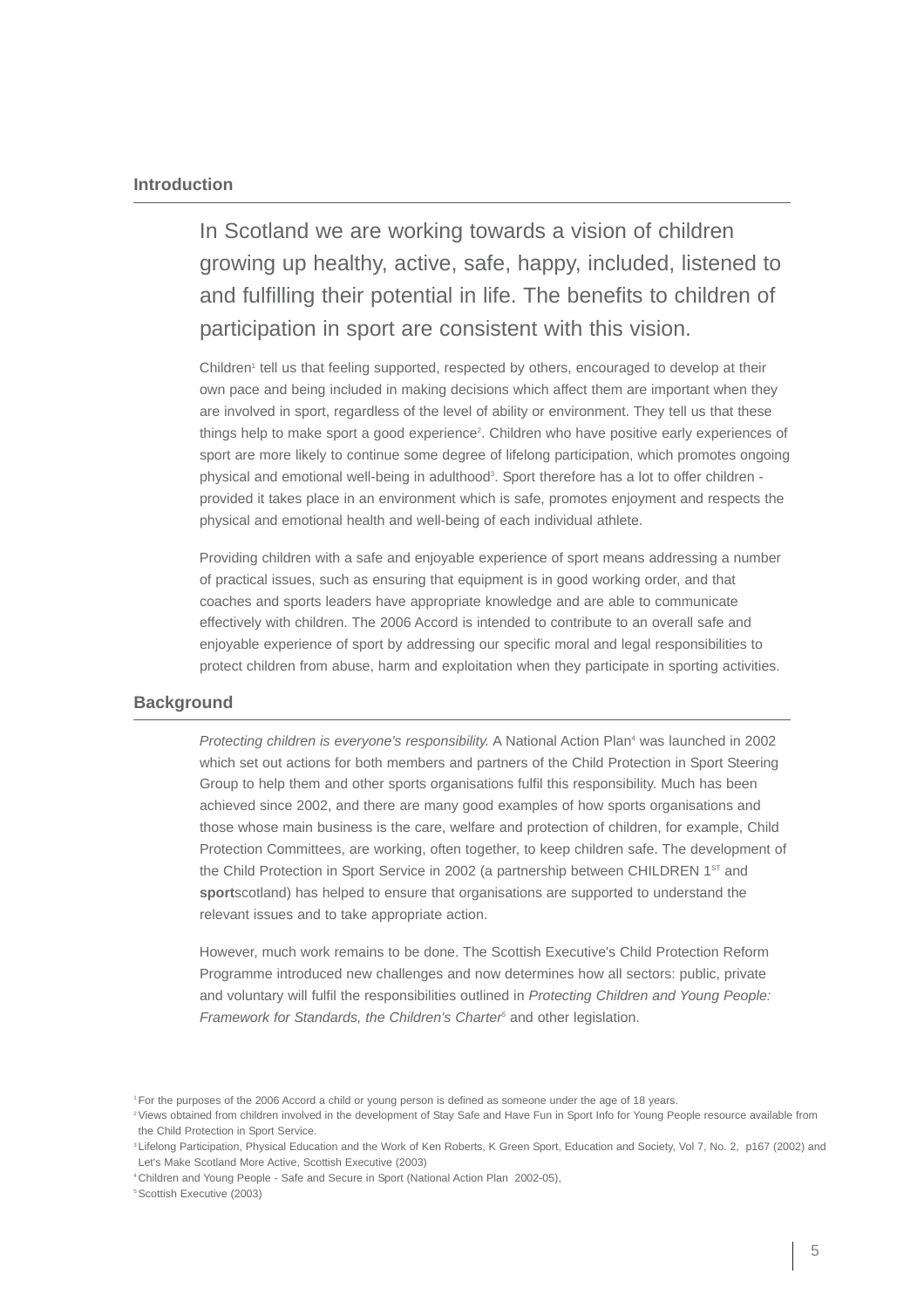The Scottish Executive encourages all organisations to continually review and strengthen their arrangements for the protection of children. In sport, work is still required to achieve shared ownership and accountability for keeping children safe, and to help staff and volunteers connect a child's early experiences of sport with the long-term effect on the individual and that sport or organisation.

The *Framework for Standards* and the *Children's Charter* emphasise the importance of procedures, training and information for all those who come into contact with children, in order to help them fulfil their responsibility to protect children - whatever the setting and however formal or informal the arrangements. An adult working or volunteering in sport may be the person a child trusts to talk to about abuse. Like professionals or volunteers in other sectors, that adult needs to know what to do. Staff and volunteers also require sufficient guidance and support to allow them to engage with children effectively and which provide clarity about standards of practice and conduct when working with children.

The fact is that without the commitment and dedication of thousands of volunteers, many children would not have the opportunity to take part in sport and to benefit from the experience, skills and knowledge volunteers have to offer. The 2006 Accord therefore addresses areas of practice that promote the care and protection of children, while at the same time supporting staff and volunteers to work with children with confidence.

Many organisations have already acted on the key areas identified within the 2006 Accord. It is hoped the 2006 Accord will promote recognition of this work and greater sharing of such action within and across organisations for the benefit of all.

## **AIM OF THE 2006 ACCORD**

The 2006 Accord aims to ensure that all stakeholders in Scottish sport and organisations which are primarily concerned with the care, welfare and protection of children, fulfil their responsibilities to protect children and young people from abuse, harm and exploitation in and through sport.

This aim will be achieved by developing appropriate structures, policies and procedures which:

- $\bullet$  ensure all children have the opportunity to participate in sport in an environment which is fun and safe and which supports their rights as individuals.
- $\bullet$  support staff and volunteers to feel confident when leading activities for children.
- $\bullet$  ensure that those working or volunteering with children and young people in sport *in all settings* - are trained to recognise their responsibilities and act accordingly to keep children safe.
- $\bullet$  ensure that concerns about the welfare or safety of children are responded to timeously and appropriately.

The 2006 Accord is not intended to be a legally binding document. Rather, it is designed to demonstrate organisational support for and ownership of the responsibilities for the protection of children. It is for each organisation to prioritise action and timescales for achieving the positive outcomes identified. This may be linked to annual business or long-term planning cycles. However this is approached, the Scottish Executive is clear that we must all act *now* to fulfil our responsibilities.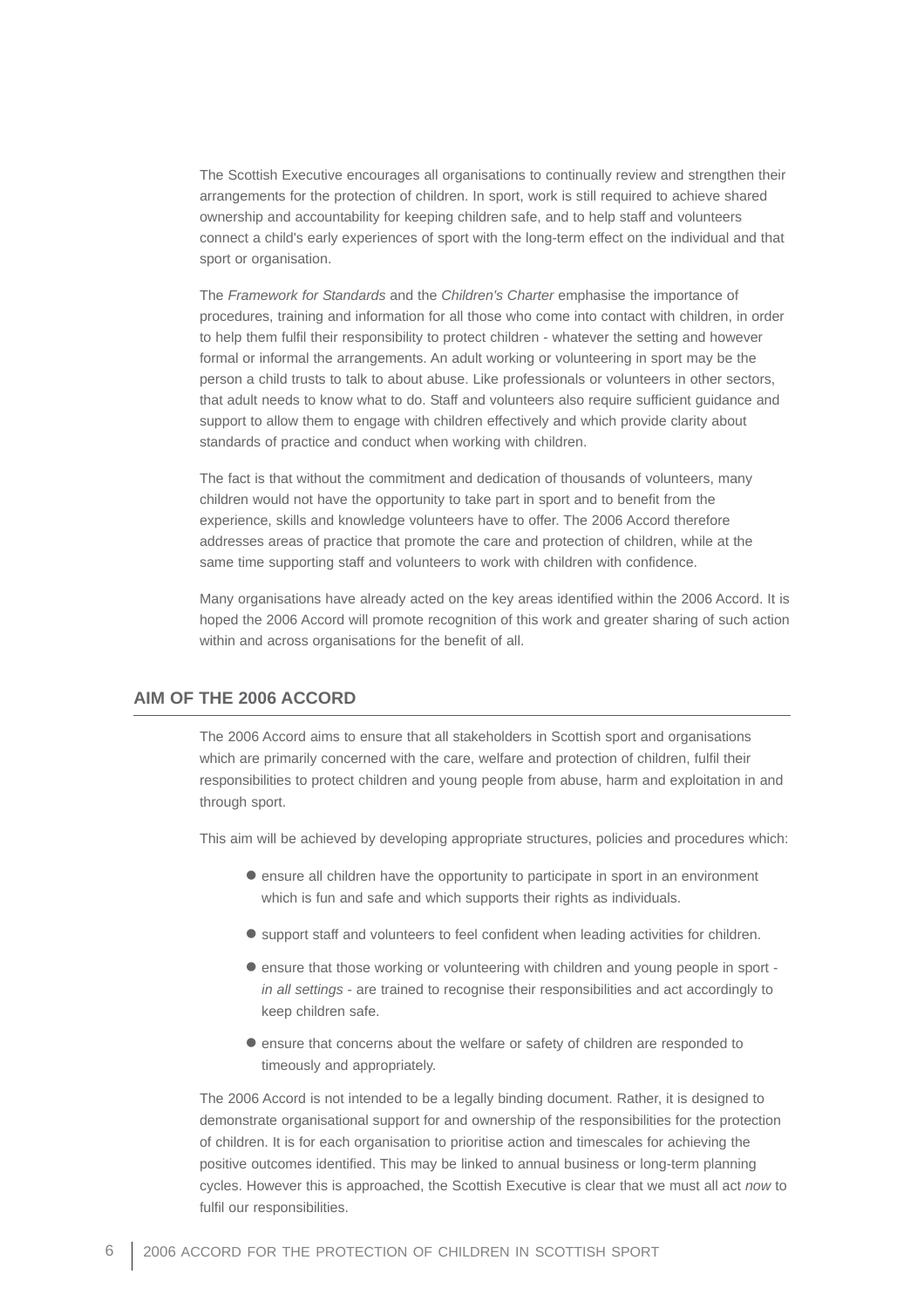The 2006 Accord contains a framework for identifying areas where action is required and provides information about sources of help and support. It also aims to establish and promote common and recognised policies and practices across all organisations to whom it is addressed.

### **WHO IS THE 2006 ACCORD FOR?**

The 2006 Accord is addressed to all organisations which provide sporting opportunities for children. It can be adopted by all organisations which formally provide sport and leisure opportunities mainly through the services of paid staff, for example, Scottish Governing Bodies (SGBs) and local authorities, and also by those which deliver sport and physical activities on a more informal or voluntary basis, for example, smaller SGBs and community clubs. It is also addressed to those organisations within the wider protective community who specialise in the care, welfare and protection of children, with whom sports organisations can work hand in hand, for example, Child Protection Committees and local police and social work services.

# **WHAT ARE THE BENEFITS FOR YOUR ORGANISATION?**

As well as the benefits to children, there are a number of potential benefits for organisations which sign up to the 2006 Accord, including:

- $\bullet$  identification of areas where action is required to keep children safe.
- $\bullet$  making a positive statement to children, parents and volunteers about how they are valued by the organisation, which may promote sustained or increased participation, and perhaps even sporting success!
- $\bullet$  providing staff and volunteers with increased confidence in working with children.
- $\bullet$  creating links with local communities for organisations whose main business is the care and protection of children.
- $\bullet$  fulfilling certain legal responsibilities in keeping children safe.
- supporting everyone in the organisation to play their part in protecting children.

By signing up to the 2006 Accord and developing an action plan to address each area, every organisation will be able to take responsibility for determining its own contribution to protecting children. The 2006 Accord will help to reduce unnecessary bureaucracy, as signatories with existing child protection action plans will easily be able to demonstrate how each area has been covered. For others, the Accord will help them to identify their own starting point and plan future action.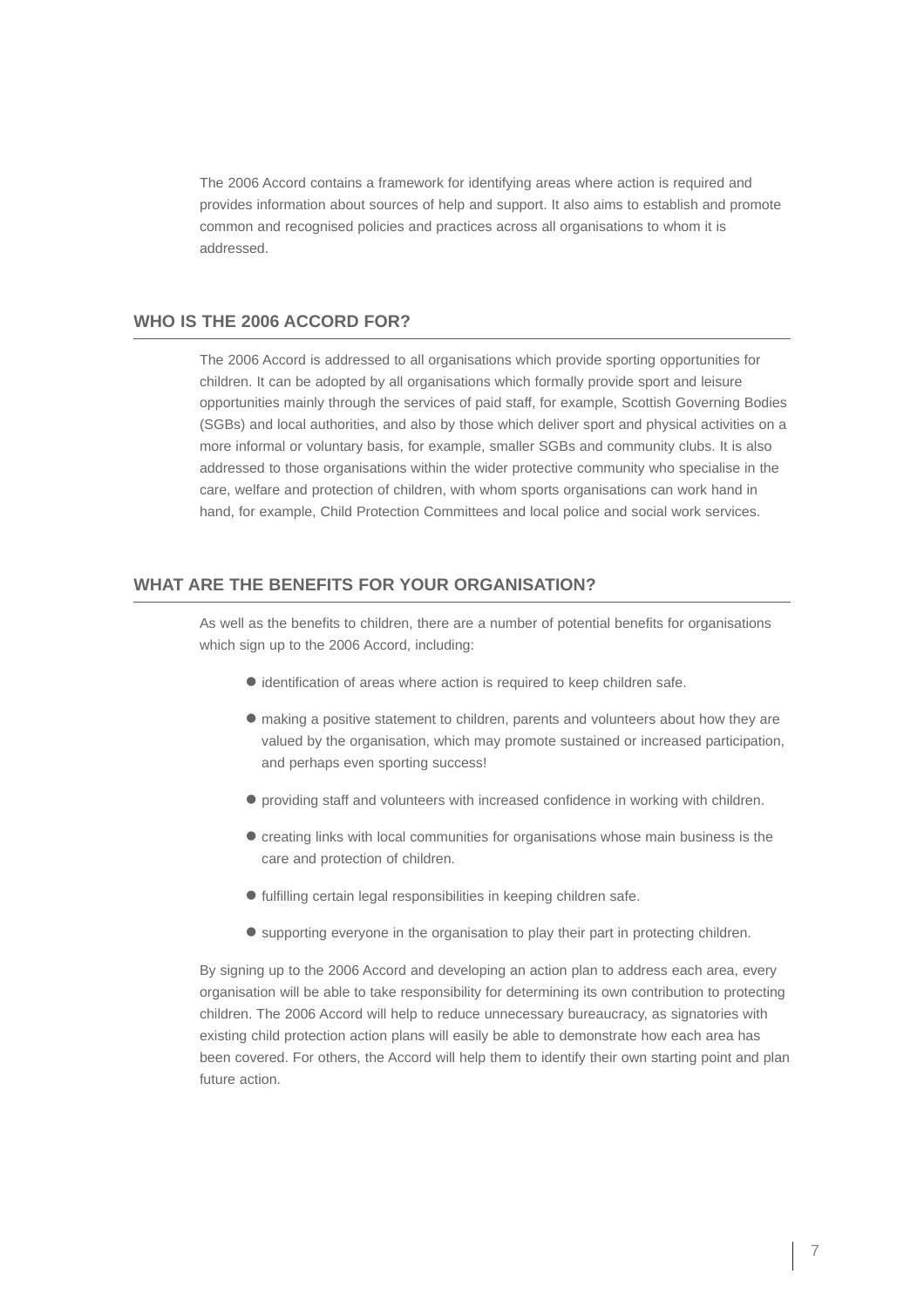# **HOW CAN WE SIGN UP TO THE 2006 ACCORD?**

The Child Protection in Sport Steering Group encourage all organisations to sign up to the 2006 Accord. Those who wish to sign up should in the first instance contact the Child Protection in Sport Service.

Within 12 months of signing up, organisations are encouraged to develop, formally adopt and publish an action plan which sets out how they intend to achieve each of the outcomes, with clear and realistic timescales for completion. For some organisations, these may already be reflected within, or can be added to existing strategic plans for example, local authorities' Children's Services Plans or Child Protection Committee Business Plans.

To help organisations get started, CHILDREN 1ST and **sport**scotland have produced a list of suggested tasks to help deliver on each of the areas contained in the 2006 Accord: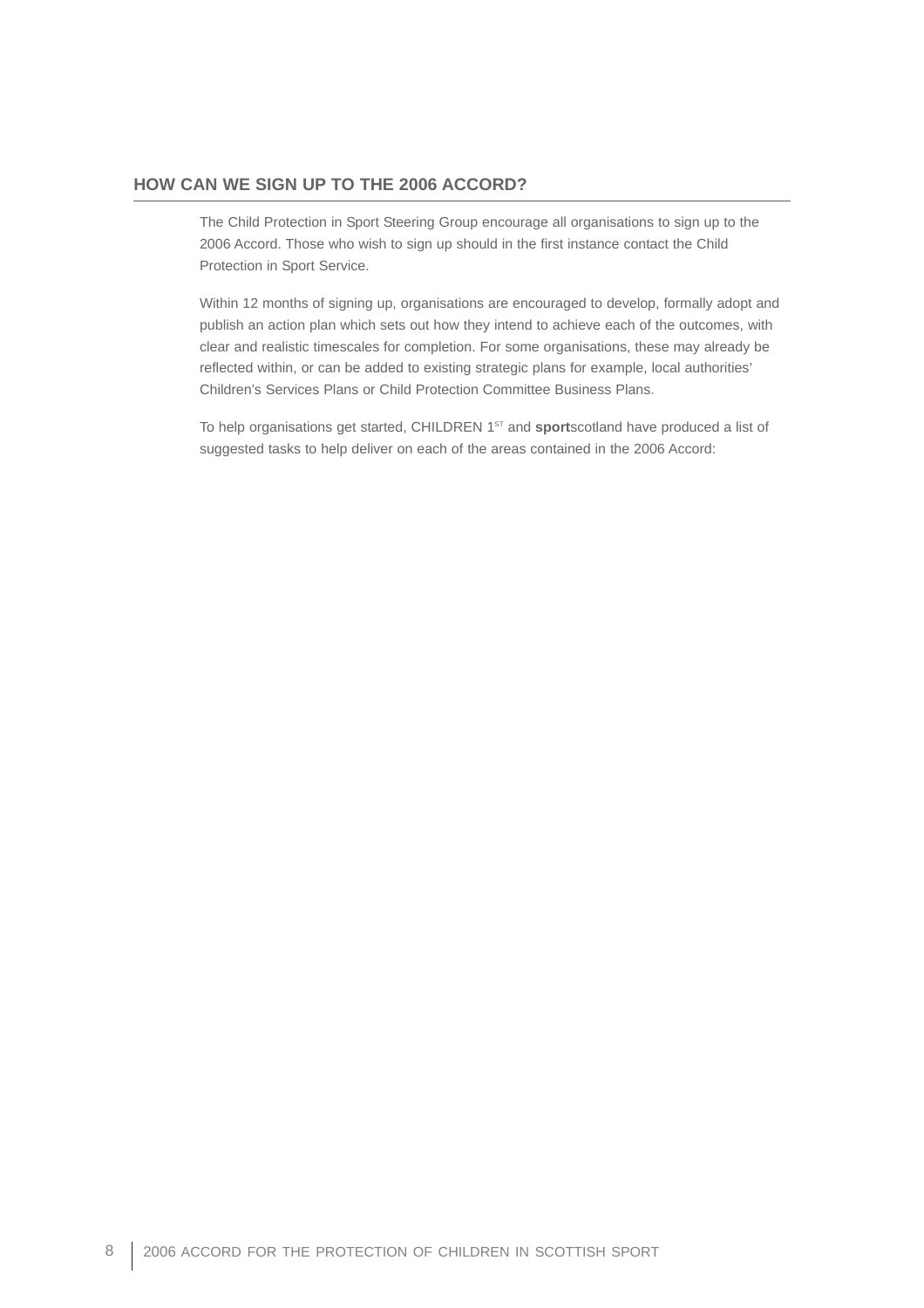# 2006 ACCORD FOR THE PROTECTION OF CHILDREN IN SCOTTISH SPORT

# Our Statement of Intent

*(Enter Name of Organisation)* intends to create a safe environment for all children participating in sport. To help achieve this *(Enter Name of Organisation)* will have in place the appropriate PEOPLE, POLICIES, PROCEDURES and PRACTICES, PARTICIPATION and PARTNERSHIPS to ensure the safety and well-being of children in and through sport.

# Our Programme

*(Enter Name of Organisation)* intends to be able to demonstrate the following outcomes:

# People

- $\bullet$  We will have in place, or be directly associated with, a dedicated person who is trained and aware of the issues and procedures necessary to deliver our child protection objectives.
- $\bullet$  We will have in place, or be directly associated with, at least one individual who is qualified to deliver child protection training to our staff and volunteers.

# Policies

- The protection of children will be evidenced in our strategic planning and sports development agendas.
- $\bullet$  We will have in place a robust Child Protection Policy which clearly sets out our commitment to the safety and welfare of children in and through sport.
- $\bullet$  We will take reasonable steps to raise awareness of and promote our Child Protection Policy to all our staff, volunteers, partners, members (if appropriate), parents and children.
- $\bullet$  We will have in place a Code of Conduct which clearly sets out the standards of behaviour expected from all our staff and volunteers.

# Procedures and Practices

### **1. RISK ASSESSMENT**

- 1.1 We will have undertaken an assessment of our capacity to protect children from risk and will have audited our current provision, procedures and capability.
- 1.2 We will have introduced safeguards to manage avoidable risks.
- 1.3 We will have undertaken regular reviews of risk and the effectiveness of safeguards.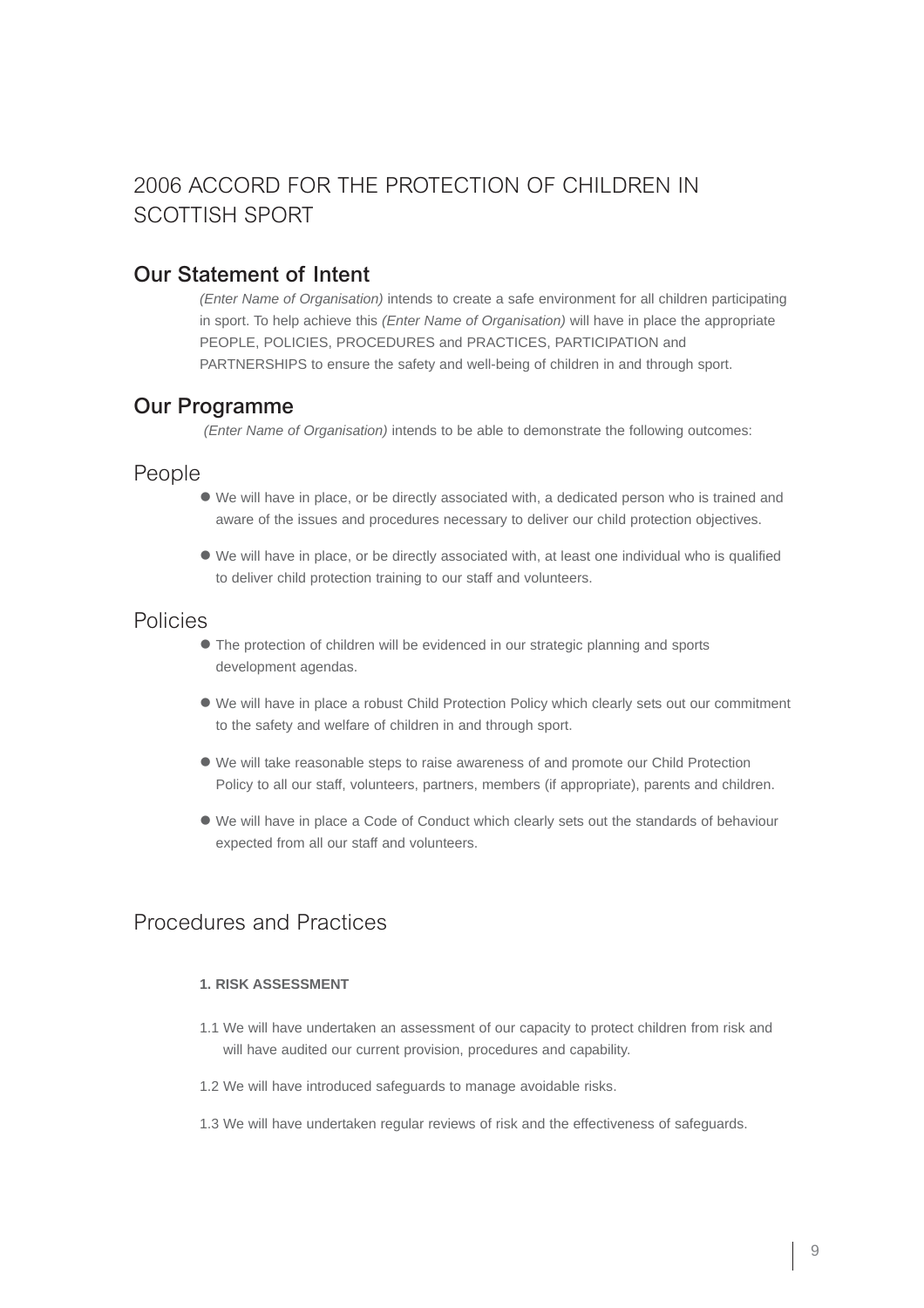#### **2. COMMUNICATION**

- 2.1 We will make information available to parents and the general public about the role of our organisation/sport in protecting children.
- 2.2 We will make information available to all personnel working or volunteering with children in our organisation/sport about what they should do if they are concerned about a child.

### **3. RECRUITMENT AND SELECTION**

We will have robust recruitment and selection procedures in place to ensure that the suitability of any individual working or volunteering with children has been thoroughly and fairly assessed before they are appointed.

#### **4. EDUCATION AND TRAINING**

- 4.1 We will make available to children in our organisation and/or sport information about how to keep themselves safe in and through sport.
- 4.2 We will make available to staff and volunteers information on, and where possible, access to appropriate levels of child protection training and information to help them fulfil their responsibilities.

#### **5. MONITORING, EVALUATION AND REVIEW**

We will have processes in place to ensure that our Child Protection Policy and related procedures are monitored and reviewed at regular intervals to ensure that they are effective, up-to-date and relevant.

# Participation

 $\bullet$  We will have in place procedures to ensure that children are consulted, listened to and respected.

# **Partnerships**

- $\bullet$  We will work with our partners in sport and child protection to share information, knowledge, skills and expertise to protect children.
- $\bullet$  We will share information about our role and action taken to protect children in sport to our partners, stakeholders and members (as applicable), parents, children and local Child Protection Committees.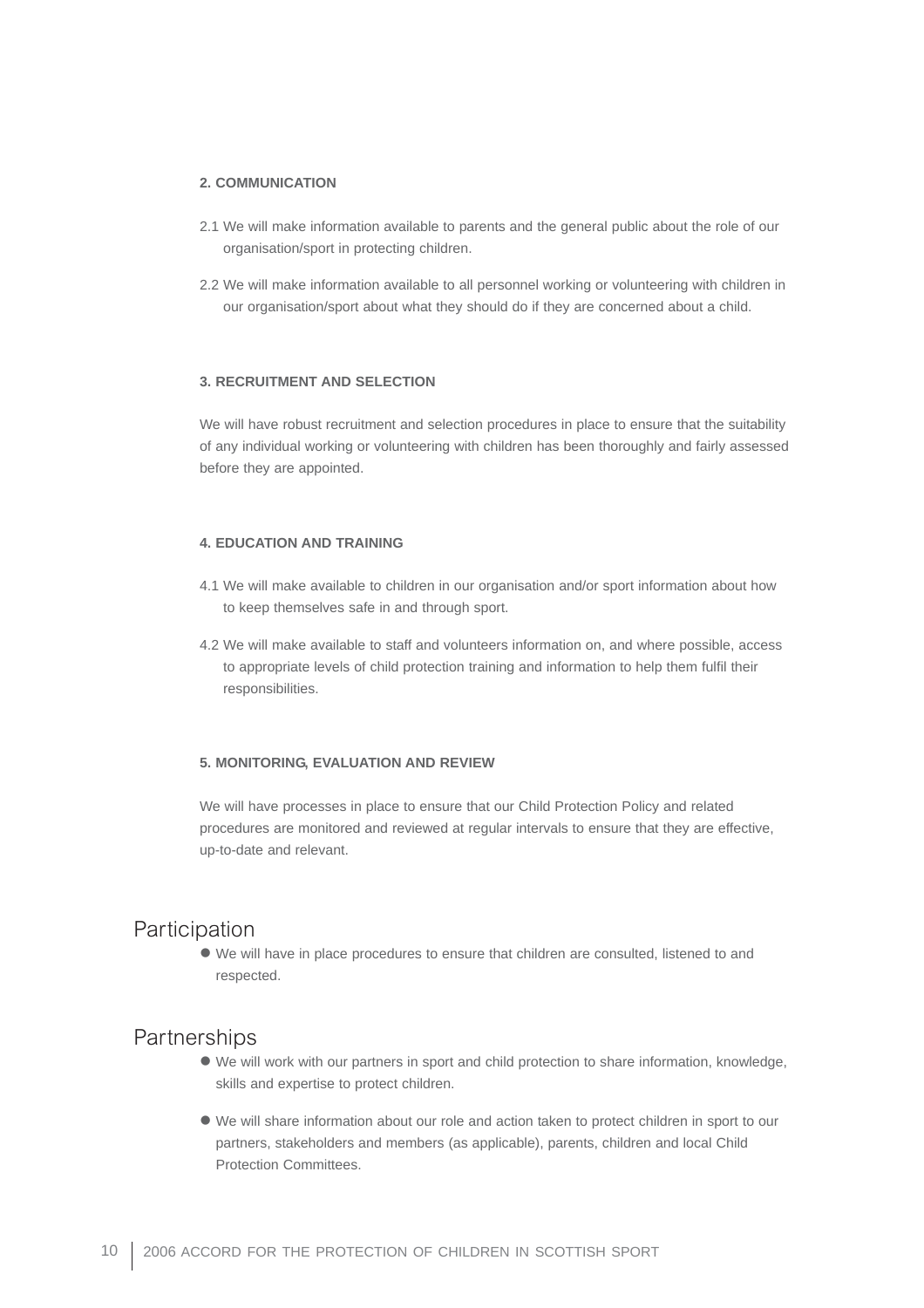# Turning words into action

To ensure that we pursue our intention to create a safe environment for Scotland's children in and through our sport, *(Enter Name of Organisation)* will develop, formally adopt and make public within the next twelve months an action plan which sets out our key tasks in terms of the 2006 Accord. The action plan will set out realistic timescales for achievement of the outcomes, with clear responsibilities, measures of success and resources identified.

We will report annually to stakeholders on our progress and share this information with the Child Protection in Sport Steering Group.

We will make our Child Protection Action Plan available to our stakeholders and service users.

We will engage in and maintain dialogue with the Child Protection in Sport Service and/or members of the Child Protection in Sport Steering Group to share examples of good practice and to monitor our progress in terms of the 2006 Accord.

Name of Organisation:

Name of Person Signing on Behalf of the Organisation:

Designation:

Signature:

Date:

Please send a copy of this page to: Child Protection in Sport Service CHILDREN 1ST 61 Sussex Street Glasgow, G41 1DY

Tel: 0141 418 5674 Fax: 0141 418 5671 Email: cpinsport@children1st.org.uk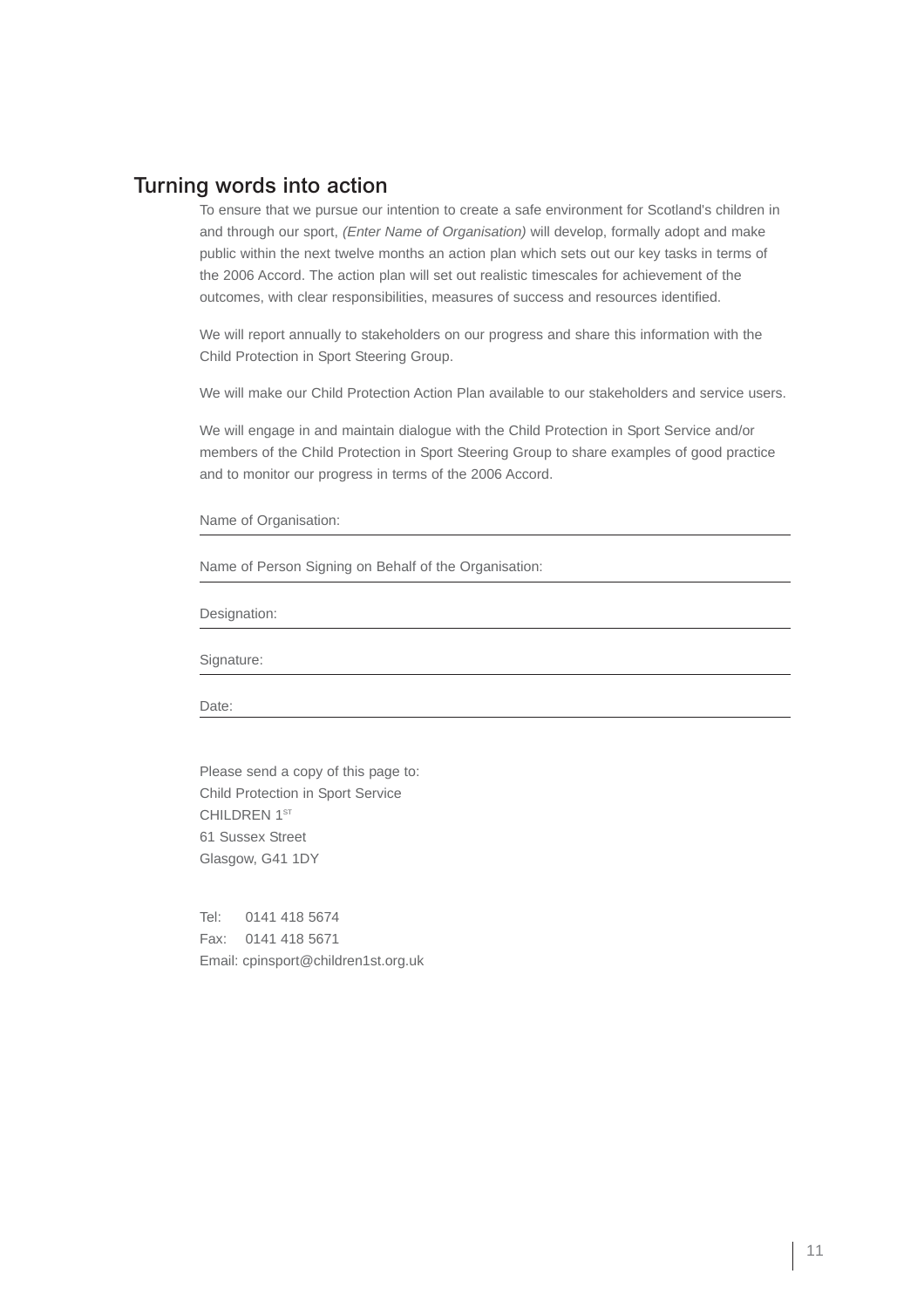# 2006 ACCORD FOR THE PROTECTION OF CHILDREN IN SCOTTISH SPORT

# Suggested Tasks To Help Achieve Each Outcome

The following suggested tasks are by no means an exhaustive list of ways in which the outcomes contained in the 2006 Accord can be achieved and are not intended to be prescriptive. The Child Protection in Sport Service will be happy to promote other examples of practice.

#### **PEOPLE**

**Your organisation has in place or has links to, appropriate PEOPLE to help it fulfil its responsibility for the protection of children in and through sport.** 

#### **OUTCOME**

Dedicated and trained Child Protection Officer in place.

#### **SUGGESTED TASKS**

Appoint/recruit Child Protection Officer (CPO)

- **•** Develop job/role remit.
- $\bullet$  Develop Candidate Specification.
- **Ensure Child Protection Officer receives relevant training.**
- $\bullet$  Develop work programme/key tasks for the role.
- $\bullet$  Develop monitoring, evaluation and reporting mechanism.

### **POLICIES**

**Your organisation has in place the appropriate POLICIES to help it fulfil its responsibility for the protection of children in and through sport.** 

#### **OUTCOME**

Robust Child Protection Policy in place.

#### **SUGGESTED TASKS**

- $\bullet$  Obtain model policy guidelines from www.childprotectioninsport.org.uk
- Adapt model guidelines to meet the needs of the organisation/sport and produce draft Child Protection Policy.
- $\bullet$  Consult with members on approved draft Policy.
- $\bullet$  Amend draft Policy to reflect comments received.
- $\bullet$  Have Policy approved by the Board/Management/Executive Committee.

#### **OUTCOME**

Code of Conduct in place setting out standards of behaviour expected of staff/volunteers.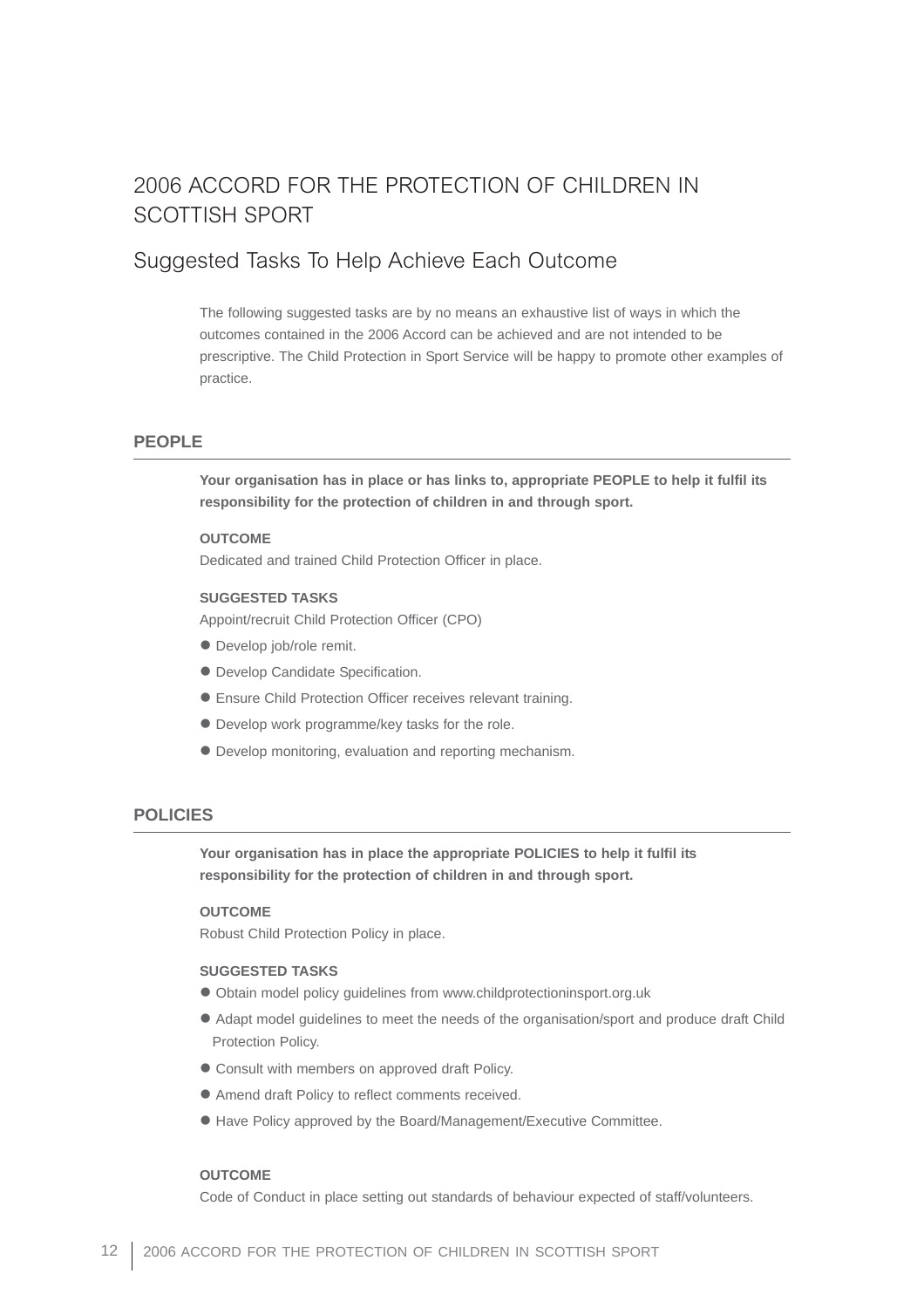#### **SUGGESTED TASKS**

- $\bullet$  Consult with staff/volunteers on draft Code of Conduct.
- Draw up Code of Conduct.
- $\bullet$  Code of Conduct presented to Board/Management/Executive Committee.
- $\bullet$  Make copies available for members, for example, post Code of Conduct on website, include information about Code in newsletter and/or magazine, and in handbook.
- $\bullet$  Offer training on Code of Conduct to key personnel, for example, coaches, team managers, officials, athletes and parents.

## **PROCEDURES AND PRACTICES**

**Your organisation has in place the appropriate PROCEDURES and PRACTICES to help it fulfil its responsibility for the protection of children in and through sport.** 

#### **Risk Assessment**

#### **OUTCOME**

Risk assessment undertaken.

#### **SUGGESTED TASKS**

- $\bullet$  Obtain guidance on carrying out a risk assessment.
- Conduct risk assessment.
- Produce risk register.
- Appoint Board member/senior member of staff to have responsibility for ongoing management of risks and to undertake annual review of risks.

#### **OUTCOME**

Safeguards introduced to manage identified risks.

#### **SUGGESTED TASKS**

 $\bullet$  Actions appropriate to risk register taken (see above).

#### **OUTCOME**

Regular reviews of risks undertaken.

#### **SUGGESTED TASKS**

 $\bullet$  Nominated individual co-ordinates annual review of risks.

#### **Recruitment and Selection**

#### **OUTCOME**

Robust procedures in place to ensure the safe recruitment and selection of all staff and volunteers who work with children.

#### **SUGGESTED TASKS**

- Sports clubs to affiliate to their governing body
- $\bullet$  Develop role descriptions for all relevant positions.
- $\bullet$  Register with Disclosure Scotland or the Central Registered Body in Scotland either directly or through the sport/club's governing body and/or local Sports Council.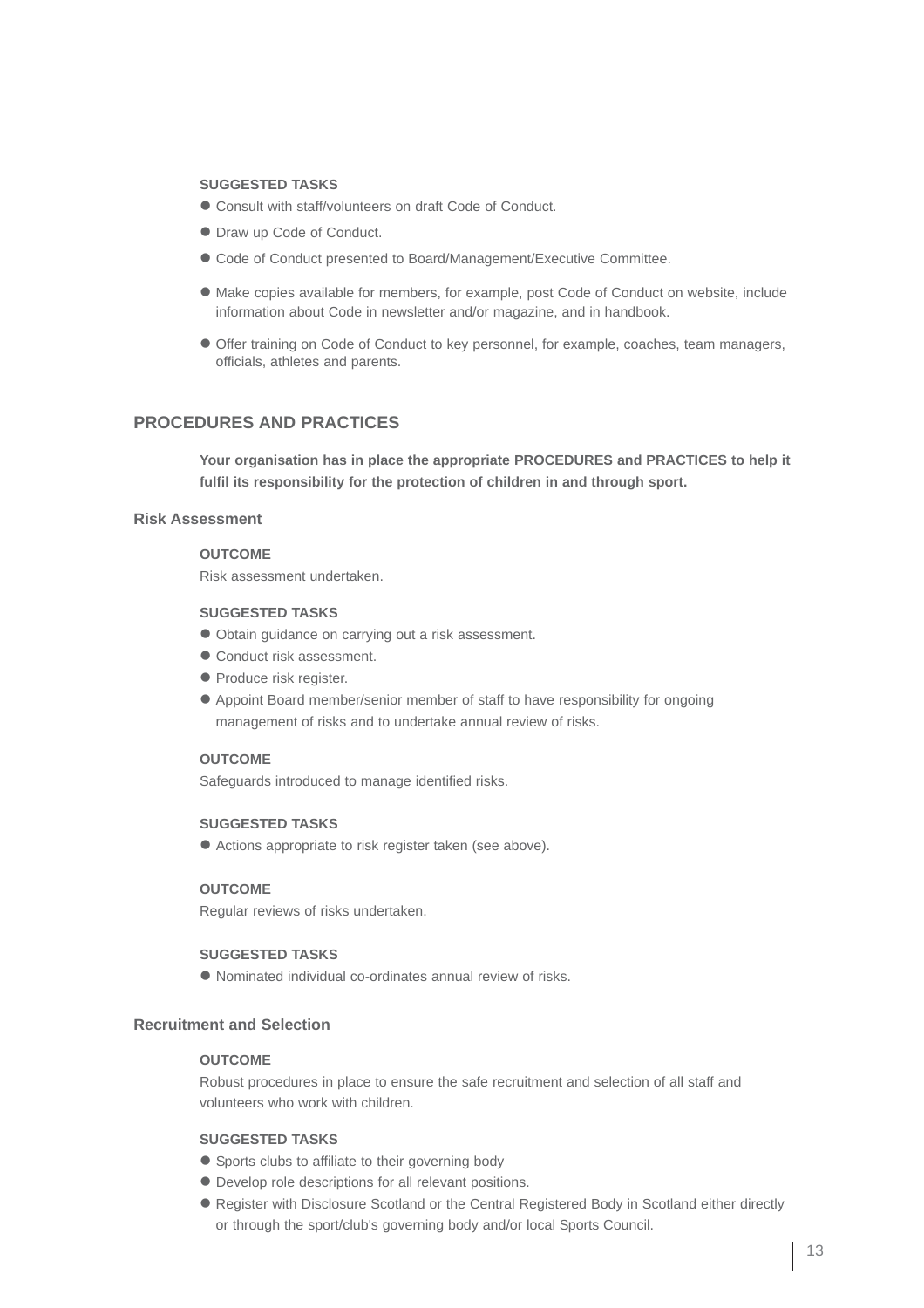- $\bullet$  Develop and follow a recruitment and selection policy that clearly sets out the organisation's procedures on the vetting of staff/volunteers working with or supervising children.
- Clearly state in job/role adverts that all potential staff/volunteers will have to undergo an interview and Disclosure Scotland check and provide references.
- $\bullet$  Ensure that all potential staff/volunteers working with or supervising children are subject to an appropriate Disclosure Scotland check.
- $\bullet$  Obtain and check references for all potential staff/volunteers.
- **•** Ensure staff/volunteers receive regular supervision and feedback on their performance.

#### **Education and Training**

#### **OUTCOME**

All staff and volunteers will have received appropriate training and information to enable them to fulfil their responsibility to help protect children.

#### **SUGGESTED TASKS**

- $\bullet$  Where possible, ensure that at least one member of staff or volunteer is trained to deliver Child Protection training sessions.
- $\bullet$  Develop a plan for education and awareness raising.
- $\bullet$  Advertise child protection training and awareness sessions (see www.childprotectioninsport.org.uk)
- $\bullet$  Organise or gain access to child protection training awareness and update sessions.
- $\bullet$  Maintain a register of attendees at courses.
- $\bullet$  Ensure that new staff/volunteers are provided with appropriate child protection information at induction, including Child Protection Policy and procedures, Code of Conduct and details of the Child Protection Officer.

#### **OUTCOME**

Children informed of their right to be safe and protected in and through sport.

#### **SUGGESTED TASKS**

- Have Fun Stay Safe, Info for Young People distributed to children (copies available from the Child Protection in Sport Service).
- $\bullet$  Hold education sessions for children which aim to make them aware of how to keep themselves safe in sport.
- $\bullet$  Publicise the name and contact details of the Child Protection Officer in various media, for example, website, posters.
- $\bullet$  Make information available to children about who they can talk to if they need help or advice or if they want to make a complaint.

### **Communication**

#### **OUTCOME**

Child Protection Policy communicated to and understood by staff, volunteers, partners, members, parents and children.

#### **SUGGESTED TASKS**

- **•** Present to and have the Child Protection Policy endorsed by the Board/Management/Executive Committee
- $\bullet$  Include Policy in handbook.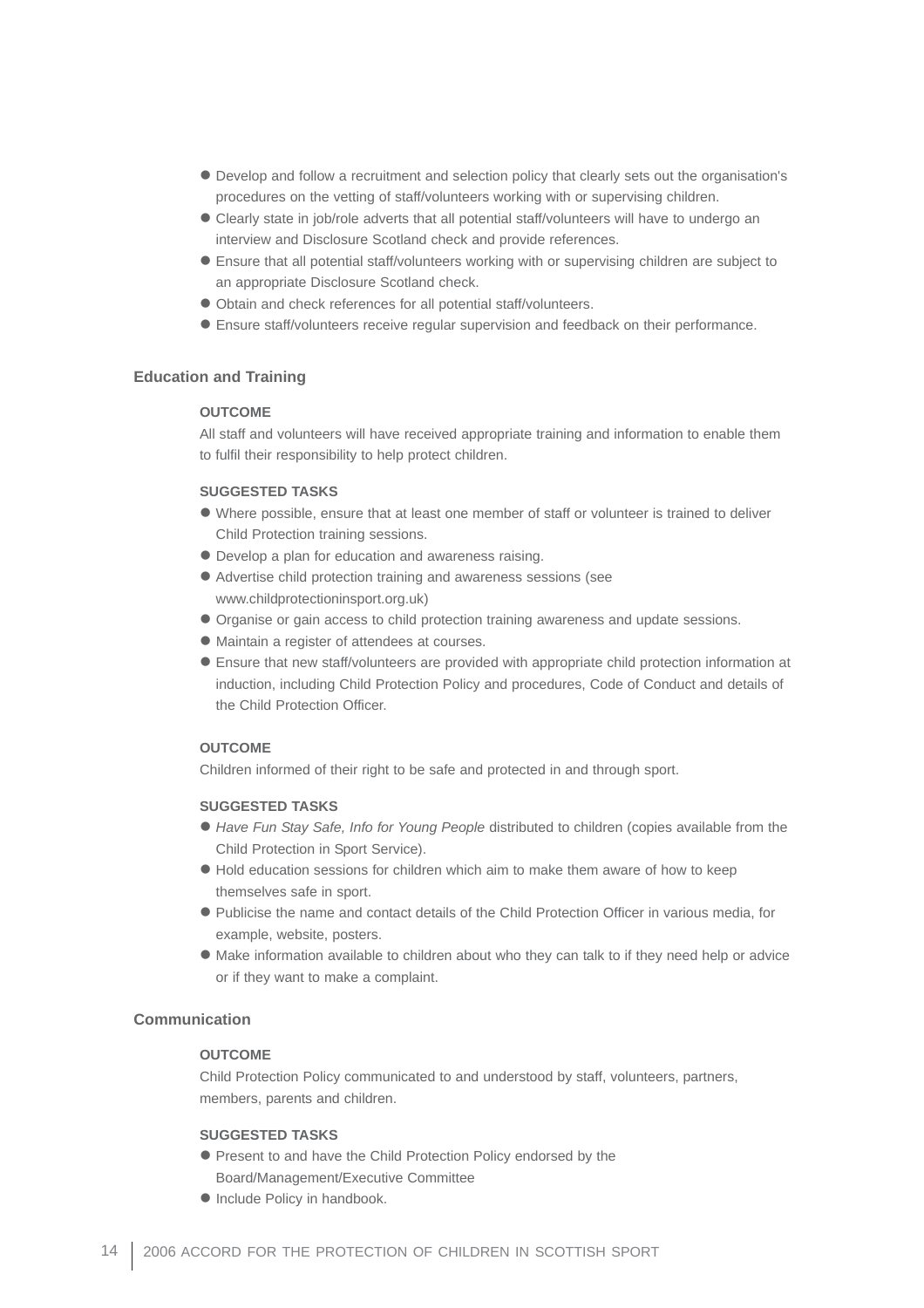- Post Policy on website.
- $\bullet$  Include information about the Policy in newsletter and/or magazine.
- **•** Ensure the Policy is included in staff and volunteer inductions.
- Send email signposting the Policy.
- $\bullet$  Display Policy statement in premises.
- $\bullet$  Provide parents and children with extracts of the Policy on joining the organisation.

#### **OUTCOME**

Parents and the wider public aware of the role of the organisation/sport in protecting children.

#### **SUGGESTED TASKS**

- $\bullet$  Develop a "credit card" resource with key information to give to parents and other people about where to go for help or advice, key behaviours to avoid, etc.
- **Inform parents about Scottish Executive's Parent Check List for Youth Activities (see** www.childprotectioninsport.org.uk).
- $\bullet$  Publicise the name and contact details of the Child Protection Officer in various media, for example, website, posters.
- $\bullet$  Make information available to parents about who they can talk to if they need help or advice or want to make a complaint.
- Chair/Chief Executive Officer/President to make a public statement which clearly sets out the commitment of the organisation to child protection, for example, on the website, in the newsletter or at a conference.
- **Prominently publicise the Child Protection Policy, procedures and Code of Conduct.**

#### **Monitoring, Review and Evaluation**

#### **OUTCOME**

Procedures in place to regularly monitor, review and evaluate the Child Protection Policy.

### **SUGGESTED TASKS**

- Appoint a Board/Management/Executive Committee member or senior member of staff to have responsibility for reviewing the Policy and procedures.
- $\bullet$  Obtain advice on reviewing Policy and procedures from, for example, the Child Protection in Sport Service.
- $\bullet$  Undertake a review of the Policy and procedures on an annual basis.
- Report progress in child protection work to Board/Management/Executive Committee on an annual basis.
- $\bullet$  Make changes to Policy and procedures as required, taking account of changes in legislation, policy, good practice or case reviews.
- $\bullet$  Ensure that the Board/Management/Executive Committee endorses any changes, and that revised Policy and procedures are communicated to all stakeholders.

### **PARTICIPATION**

**Your organisation will have the appropriate participation structure in place to help it fulfil its responsibility for the protection of children in and through sport.** 

#### **OUTCOME**

Children consulted, listened to and respected.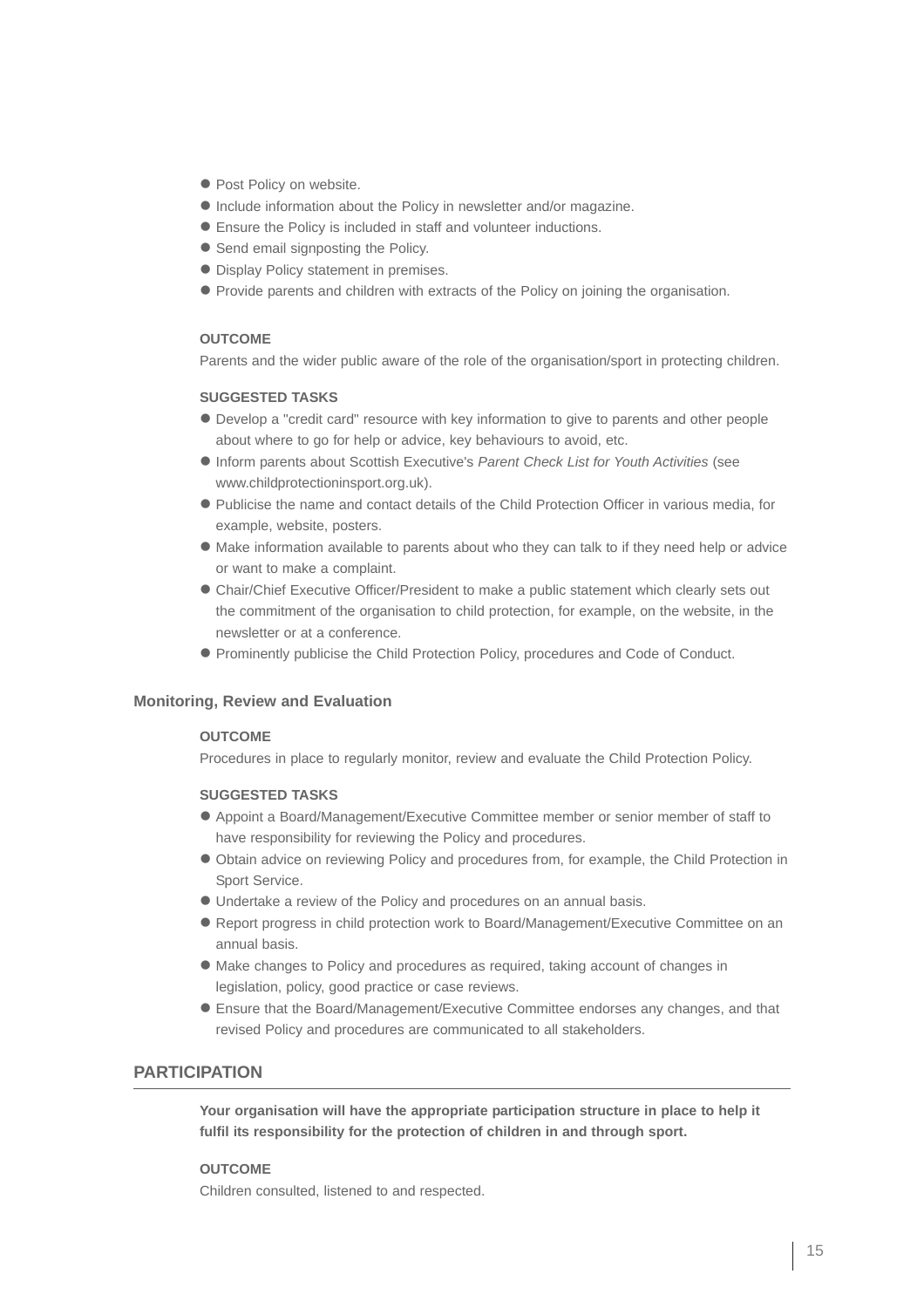#### **SUGGESTED TASKS**

- $\bullet$  Establish a forum for children.
- $\bullet$  Develop procedures to ensure that children are consulted when new initiatives are developed.

### **PARTNERSHIPS**

**Your organisation has established the appropriate PARTNERSHIPS to help fulfil its responsibility for the protection of children in and through sport.** 

#### **OUTCOME**

The organisation's commitment to Child Protection is communicated to all appropriate stakeholders.

#### **SUGGESTED TASKS**

- Chair/Chief Executive Officer/President to make a public statement which clearly sets out the commitment of the organisation to protect children, for example, on the website, in the newsletter or at a conference.
- Publicise the Child Protection Policy, procedures and Code of Conduct prominently in various media, for example, website, newsletter and handbook.
- $\bullet$  Make links with local agencies concerned with the care, welfare and protection of children, for example, local Child Protection Committees, police and social work services.
- $\bullet$  Provide a copy of the Child Protection Policy and Code of Conduct to the local Child Protection Committee Lead Officer.
- **•** Ensure the organisation's work in protecting children is included in the Corporate Strategy/Business or Development Plan.
- $\bullet$  Report on work to achieve the outcomes of the 2006 Accord in the Annual Report or similar publication.

#### **OUTCOME**

Information, knowledge, good practice, skills and expertise in protecting children is shared with partners.

#### **SUGGESTED TASKS**

- $\bullet$  For Scottish Governing Bodies of Sport, the Child Protection Officer should participate in the Lead Child Protection Co-ordinator's Group, which is run by CHILDREN 1<sup>st</sup> and **sport**scotland.
- $\bullet$  Establish a forum for Child Protection Officers with similar organisations if one does not already exist.
- Report on work on, and commitment to, protecting children in the Annual Report or similar publication.
- Publicise good practice, for example, on the organisation's website and on www.childprotectioninsport.org.uk.
- **•** Subscribe to the Child Protection in Sport Service e-newsletter.
- **Seek advice from the Child Protection in Sport Service on communicating and sharing good** practice.
- $\bullet$  Log on to the Child Protection in Sport website regularly. Sports clubs should also log on to the Help for Clubs website.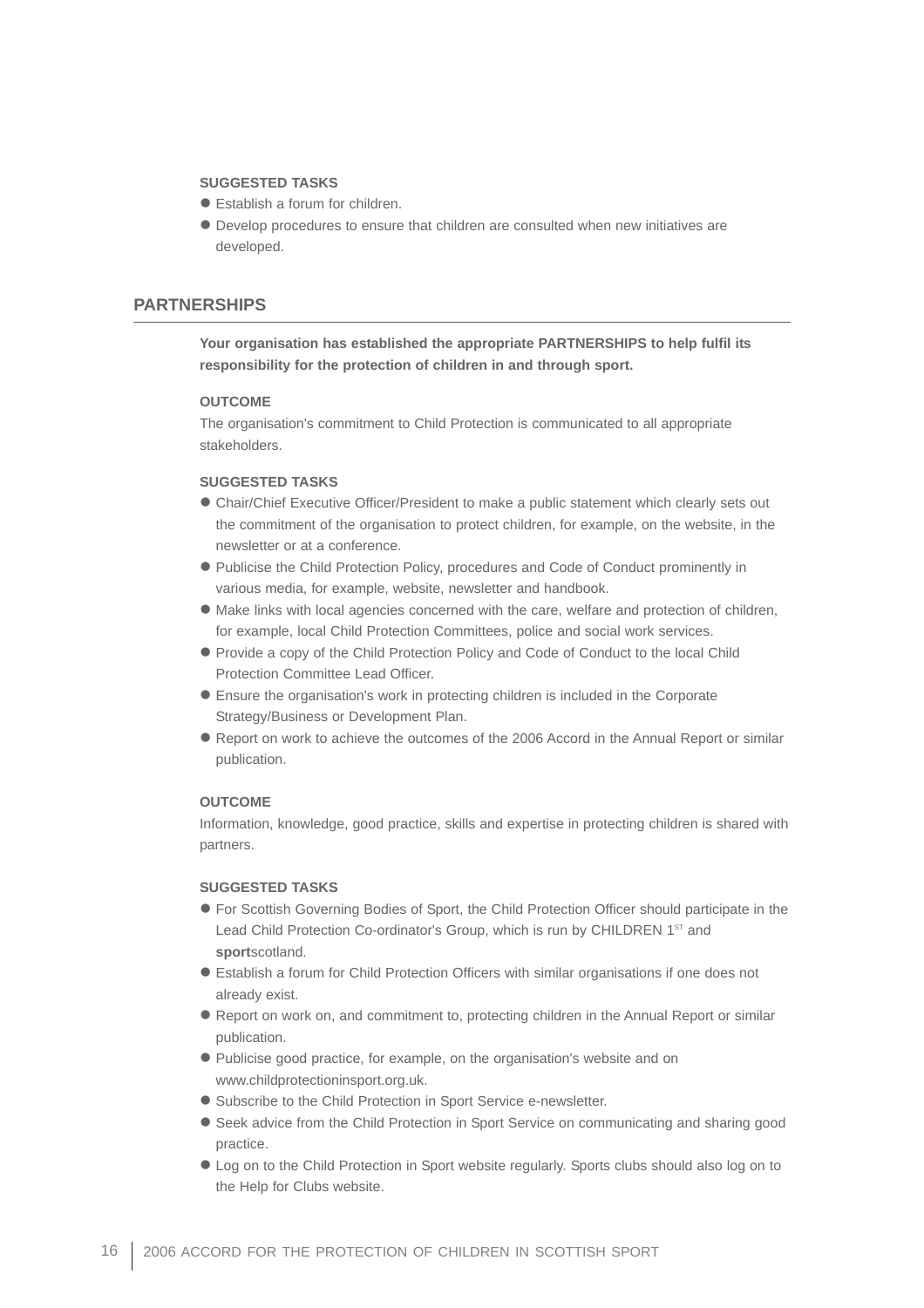# FURTHER INFORMATION AND SUPPORT

Advice and support can be obtained from the following organisations:

#### **Child Protection in Sport Service**

CHILDREN 1ST 61 Sussex Street Glasgow G41 1DY Tel: 0141 418 5674 Email: cpinsport@children1st.org.uk www.childprotectioninsport.org.uk (contains links to local Child Protection Committees)

# **sport**scotland

Caledonia House South Gyle Edinburgh EH12 9DQ Tel: 0131 317 7200 www.sportscotland.org.uk www.helpforclubs.org.uk

## **CHILDREN 1ST**

83 Whitehouse Loan Edinburgh EH9 1AT Tel: 0131 446 2300 www.children1st.org.uk

#### **Volunteer Development Scotland**

Stirling Enterprise Park Stirling, FK7 7RP Tel: 01786 479593 www.vds.org.uk

#### **Scottish Sports Association**

www.scottishsportsassociation.org.uk

**Scottish Association of Local Sports Councils** www.salsc.org.uk

### **Disclosure Scotland**

PO Box 250 Glasgow G51 1YU Tel: 0870 609 6006 www.disclosurescotland.org.uk

#### **Central Registered Body in Scotland**

Unit 55 Stirling Enterprise Park Stirling, FK7 7RP Tel: 01786 849777 www.crbs.org.uk

#### **Scottish Executive**

www.scotland.gov.uk/childprotection (contains links to local Child Protection Committees)

**Scotland's Commissioner for Children and Young People** www.sccyp.org.uk

# **ChildLine Scotland** Tel: 0800 1111 www.childlinescotland.org.uk

**ParentLine Scotland** Tel: 0808 800 2222 www.parentlinescotland.org.uk